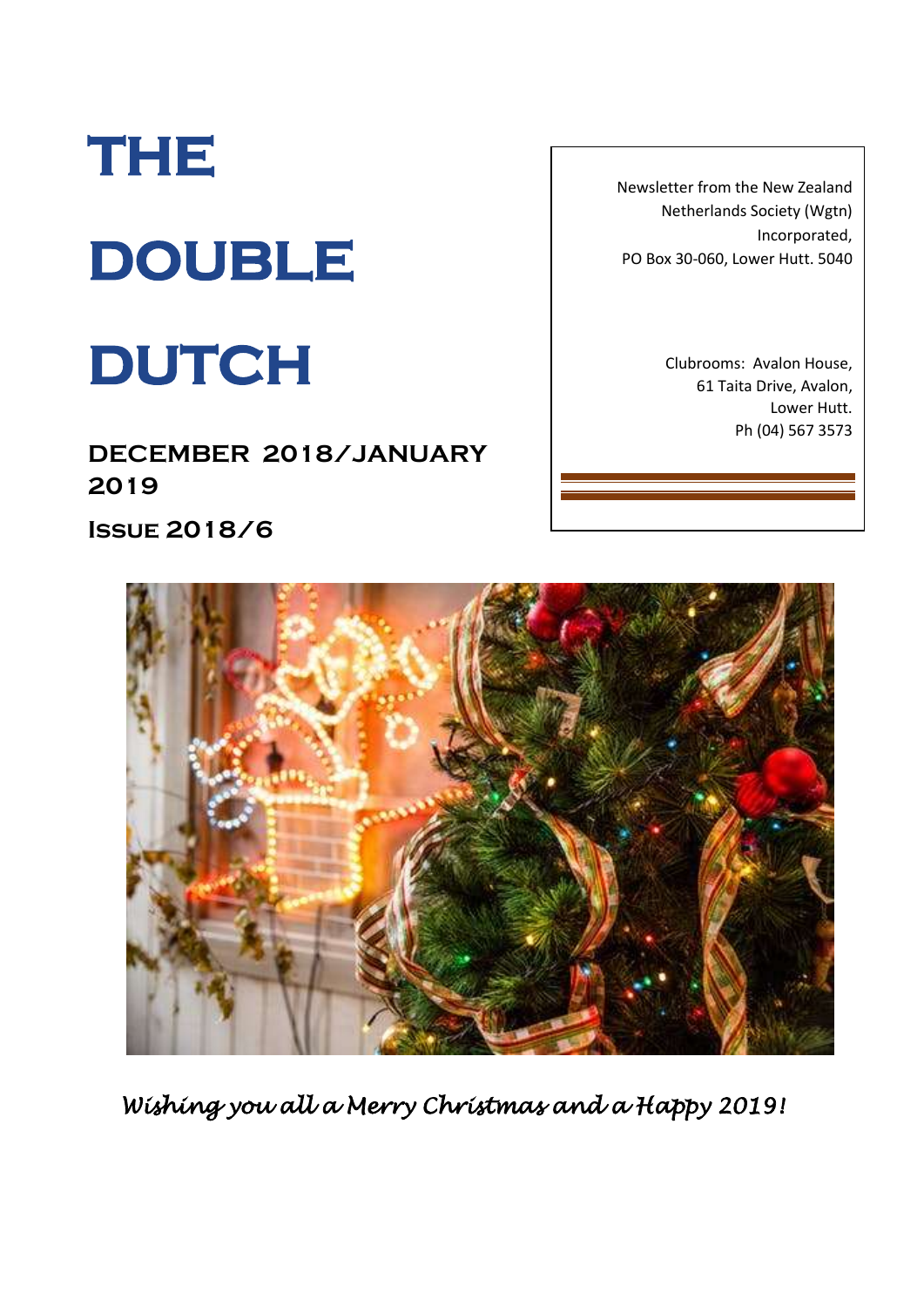#### The committee

| President                  | Pierre Schmits                          | 021-08272084             | pierre.schmits@yahoo.com         |
|----------------------------|-----------------------------------------|--------------------------|----------------------------------|
| Vice-President and         |                                         |                          |                                  |
|                            | Assistant Secretary Yvonne van den Berg | 528 0923 / 021 714958    | yvonneb@xtra.co.nz               |
| Secretary and              | Anne-Marie Knibbeler                    | 971 7571 or 027 951 5770 | amknibbeler@gmail.com            |
| <b>Editor Double Dutch</b> | 21 August St, Stokes Valley 5019        |                          |                                  |
| Treasurer                  | René van Lierop                         | 977 7086 or 021 740930   | dutchclubwlg.treasurer@gmail.com |
| <b>Assistant Treasurer</b> | Ann Beyk                                | 5678575                  |                                  |
| Garden                     | Anna Heythuysen                         | 563 6026                 |                                  |
| Dutch School Rep           | Petra Verdoorn-McElrea                  | 476 9911 / 021 0307637   | petraverdoorn@gmail.com          |
| Other members              | Ellen Tavenier                          | 565 0418 / 027 565 0418  | eltavenier@gmail.com             |
|                            | Astrid Scrimgeour                       | 027 211 0001             | astridscrimgeour@gmail.com       |
|                            | Anja Geelen                             |                          | amwgeelen@gmail.com              |

#### Activities' organisers

| 0307637 |  |
|---------|--|
|         |  |
|         |  |
|         |  |

#### Links to websites/facebook

| Our club's website                         | www.dutchclubwellington.co.nz                            |  |
|--------------------------------------------|----------------------------------------------------------|--|
| Our club on Facebook                       | www.facebook.com/search/top/?q=dutch%20club%20wellington |  |
| Speelgroep Wellington                      | www.facebook.com/speelgroepwellington                    |  |
|                                            | speelgroepwellington@gmail.com                           |  |
| The Federation of NZ Netherlands Societies | www.dutchcommunities.co.nz                               |  |
| Netherlands Embassy Wellington             |                                                          |  |

#### In our clubrooms (see calendar included)

- Coffee mornings, last one is a Pot-Luck lunch, Wednesday 5 December and first one in 2019 Wednesday 20 February
- Sunday afternoon instuif Sundays from 2pm to abour 5 pm throughout holiday period
- Klaverjas, every Tuesday from 10am to about 2pm. Bring your own lunch
- Dutch School alternate Saturdays see calendar for dates.
- Sinterklaas, Sunday 2 December from 1:30pm onwards. Enrolments close on 29 November.
- Christmas Luncheon, Sunday 9 December see notice in this issue.

#### **Elsewhere**

- Coffee morning, every Wednesday in Island Bay Community House, from 10am-12 noon. \$2 entry
- Coffee morning, in Baptist Church, 286 Te Moana Rd, Waikanae, 10am-12 noon, Friday 14 December and 11 January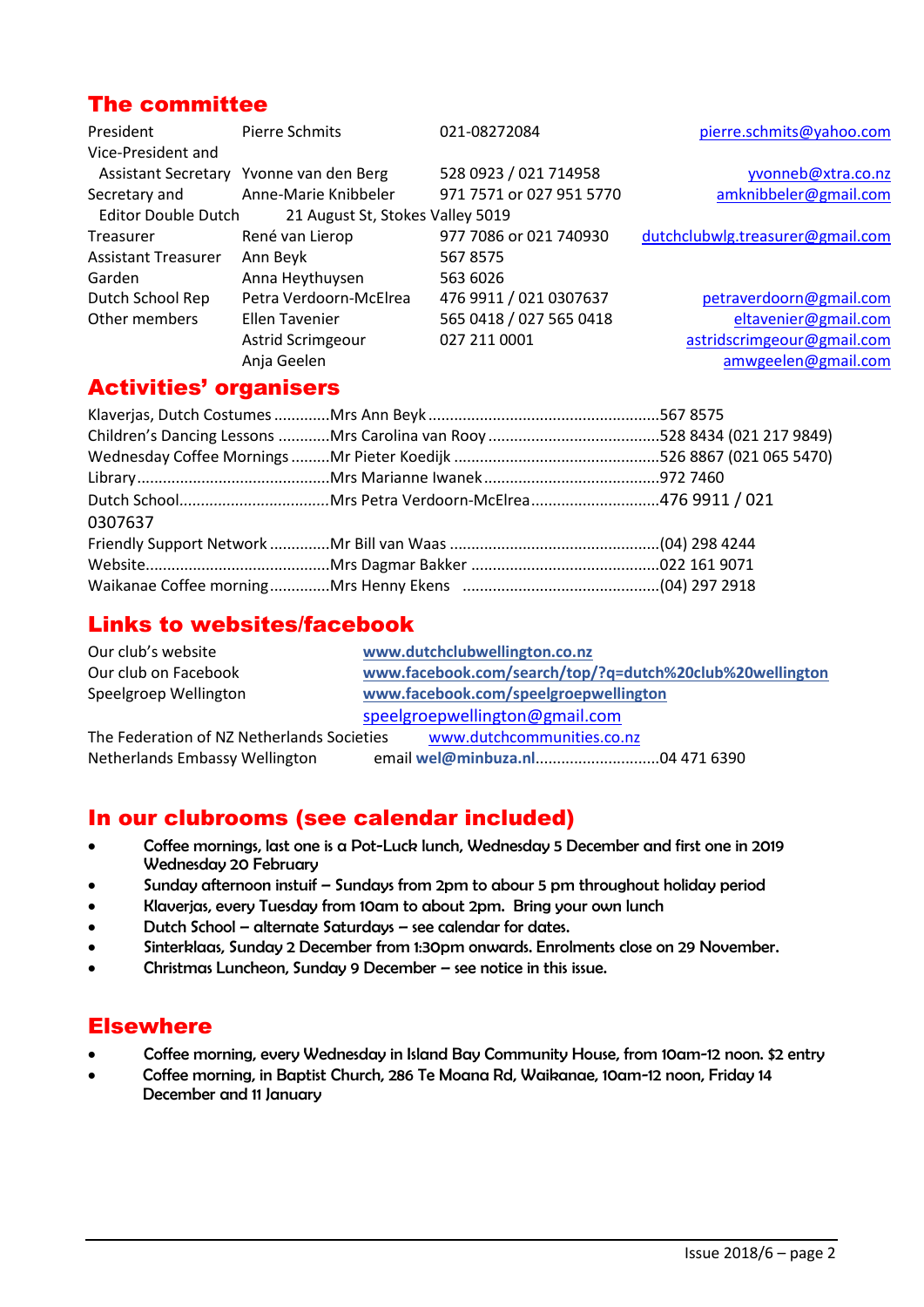

### From the president:

Greetings to you all,

It's the last Double Dutch of the year time again! Our club-year is rushing along and we can look

back at a number of very successful event in the past months.

As mentioned in the previous edition, Tulip Sunday 2018 was a great success in terms of weather and attendance. After having counted all the coins, I can also report that it was a very successfully event for us financially. As a matter of fact, the most prosperous event since quite a few years. After that we celebrated "Leidens Ontzet" which turned out to be a superb feast this year. Our clubrooms were full of herring and "hutspot" loving enthusiasts and we had a surprise visit of our new Dutch ambassador Mira Woldsberg and her husband. The puzzle tour, which saw a slow start, came to a close finish between the 8 participating cars and was, according to all participants, a challenging but enjoyable trip. The tour was followed by a BBQ, enjoyed by over forty members and guests. You will find more about these events further on in this issue.

As if that isn't enough, December will be a busy month as well, with "Sinterklaas" on the 2<sup>nd</sup> of December, Wednesday Pot-luck lunch on the 5<sup>th</sup> of December and our new version of Christmas celebration, namely a Christmas lunch on the 9th of December, in store for you. To know more about these events, continue reading in this edition. After that we will slow down a bit. Social Sunday afternoons will continue as per attached calendar and Wednesday coffee mornings will start again on 20<sup>th</sup> February 2019.

This leaves me wishing you a peaceful Christmas time, a relaxing break and, if you are planning a trip in this holiday season, a safe journey there and back again.

See you soon at one of our events and in the meantime: keep a cool head and a warm heart.

Hallo allemaal,

Alweer de laatste Double Dutch van dit jaar! Ons verenigingsjaar schiet alweer op en we kijken terug op een aantal zeer succesvolle evenementen in de afgelopen maanden.

Zoals ik in de vorige uitgave al schreef was "Tulip Sunday" 2018 een geweldig succes qua weer en opkomst. Nadat alle muntjes geteld zijn, kan ik ook melden dat het een van de, financieel, meest succesvolle evenementen van de afgelopen jaren is geweest. Daarna was er Leidens Ontzet, wat een super feest was dit jaar. Het clubhuis zat vol met haring en hutspot enthousiastelingen en we hadden bezoek van onze nieuwe Nederlandse ambassadeur Mira Woldsberg en haar echtgenoot. De puzzeltocht kwam traag op gang maar uiteindelijk hadden we 8 auto's aan de start van een, volgens alle deelnemers, uitdagende maar genoeglijke rit. Na de tocht was er een BBQ waarvan we met een gezellige groep van een veertigtal leden en gasten genoten hebben. Meer over deze evenementen lezen jullie verderop in dit nummer.

Ook december wordt een drukke maand met de volgende evenementen: op 2 December Sinterklaas, op 5 December "Potluck lunch" en op 9 December een primeur, namelijk een Kerst-lunch. Ook over deze evenementen meer in deze uitgave. Daarna doen we het wat rustiger aan. De "Social Sunday" middagen blijven doorgaan zoals aangegeven op bijgevoegde kalender en de koffie morgens op woensdag starten weer op 20 februari 2019.

Rest mij nog jullie een mooi kerstfeest te wensen en, indien jullie erop uitgaan in deze vakantietijd, een ontspannende en mooie tijd, behouden reis en wel thuis.

Tot snel op een van onze evenementen en houd het hoofd koel en het hart warm,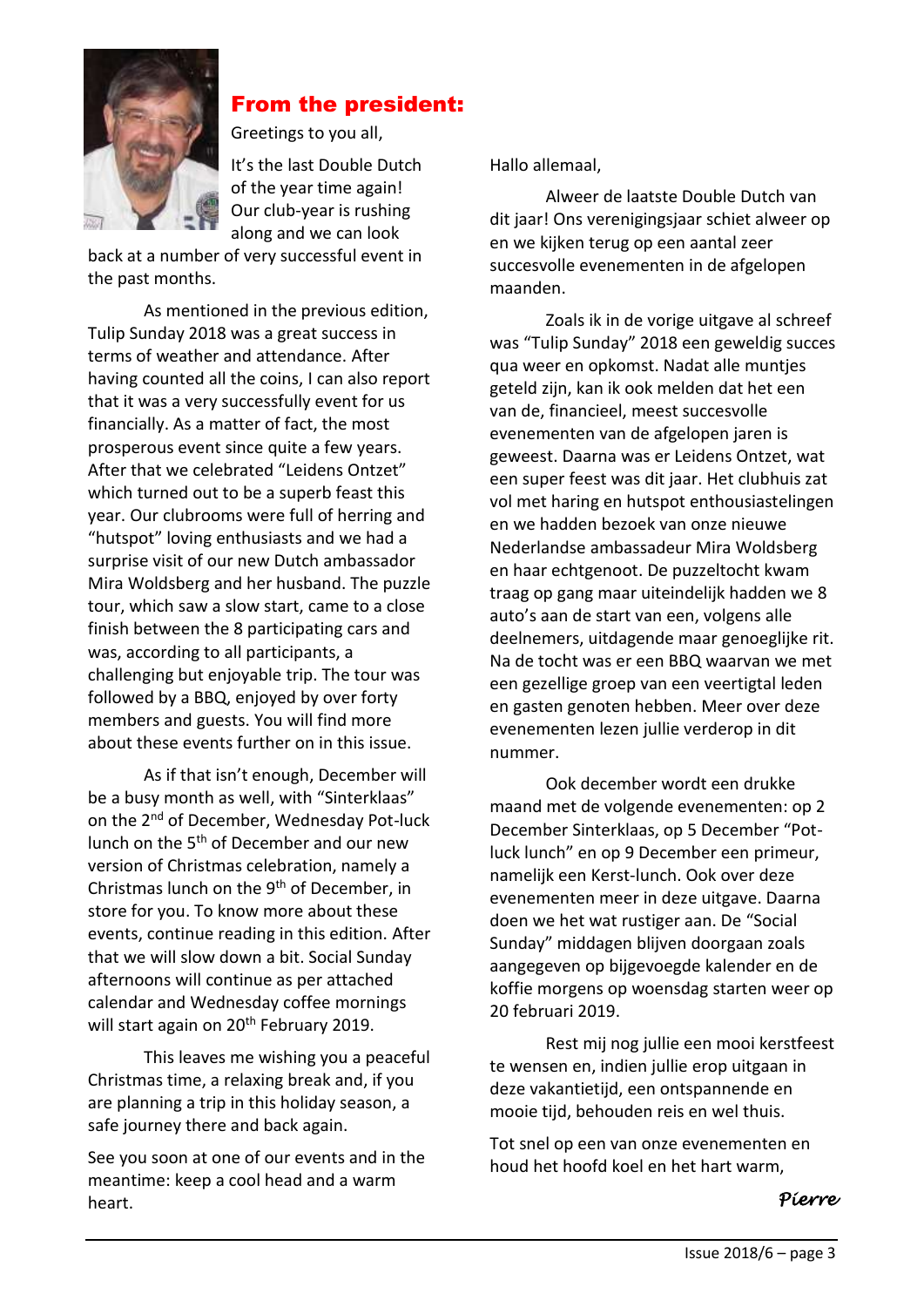#### From the secretary and editor

#### Hello dear people

It's been a busy year, this 70<sup>th</sup> anniversary year of our club, and it's still not over! I've been to Leidens Ontzet (as a guest this year) – thank you, team! and had good fun with the car puzzle rally. Although we came joint last, Willem and I enjoyed the tasks that were set and found them challenging and fun. Thank you, René, Pierre and Anna, for providing a fun-filled afternoon, that ended with a delicious barbeque. I hope we'll indeed make this an annual event and encourage more teams to enter next year.

Pierre mentioned that we made a healthy profit on Tulip Sunday and he was right - after costs, we were left with \$4100.00. Thank you again, volunteers, for making this happen.

I went to the funeral services of two people well-known in the club – Ann Schrader and Ton van Geet. It's always sad to hear a member has passed away, but both these people's families and friends can look back on their loved one's having led a long and happy life. I've sent condolence cards to the families on behalf of our club.

I'm looking forward to Sinterklaas on the 2<sup>nd</sup> of December, and to the (catered) Christmas lunch on the 9<sup>th</sup>. We'have info on these events further down in the Double Dutch.

I'd like to thank the people I've worked with this year within the club – first of all, Pieter Koedijk, for making the Wednesday coffee mornings fun to go to for me, and for making much-appreciated soup. Pieter is always the one who opens the clubrooms and gets all set up and warmed up. Also thank you to Marianne, for making bread rolls throughout the year for the coffee mornings, and for stepping in when Pieter wasn't available. As a club member who happens to be on the committee, I see first-hand the hard work that goes into running the club and maintaining the club rooms and I'm sure you'll join me when I thank the committee - thank you Pierre, Anna, Ann, Yvonne, René, Astrid, Ellen, Petra and Anja for all you've done this year.



to those who celebrate a birthday in December and January – I know of Willem, Thijs, Te Atawhai, Raiha, Jack, Anne, John, JoAnna, Theo and Henny in December, and Femke, Ina, Bruno, and Ann in January. I wish you a good birthday and all the best for the year to come.

Warm greetings to all of you, and best wishes to those who are struggling with illness or loss.

Wishing you all a happy, safe holiday season.

#### *Anne-Marie*

#### Friendly Support Network Wellington Inc.

The Friendly Support Network (FSN) consists of a small group of members and volunteers, who all speak Dutch. Their aim is to visit people who might otherwise not receive visitors in hospital, at home or in care homes. FSN volunteers have also helped translate or make sense of Dutch-language documents for non-Dutch speaking family members. Please realise that the FSN must be made aware of someone's need – don't hesitate to call if you know someone needs help! If you know of someone who would appreciate a visit from a volunteer, ring the coordinator, Bill van Waas, on 04 298 4244 or the secretary, Anne-Marie Knibbeler on 971-7571.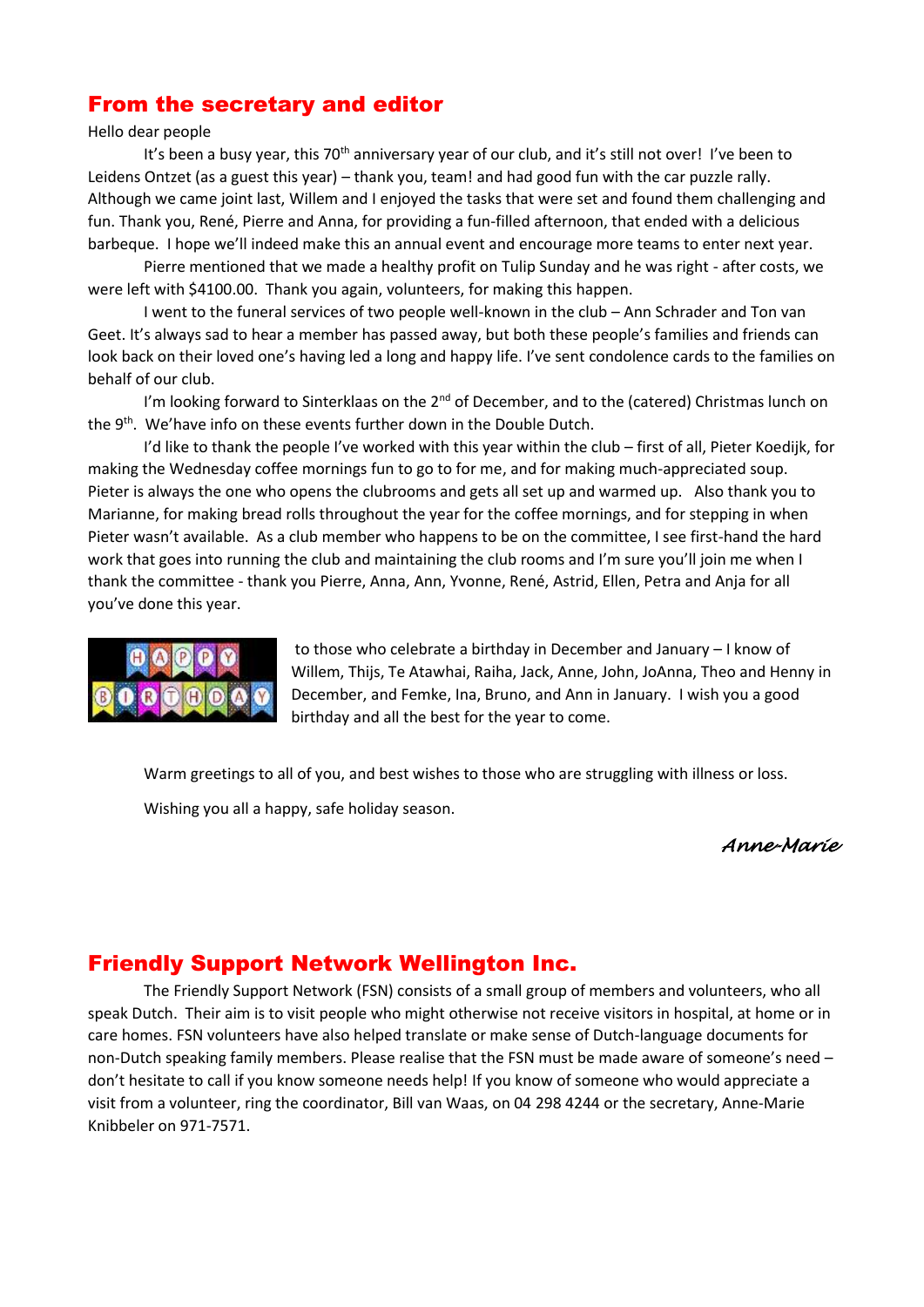#### Christmas celebration / Kerstviering

Over the last few years, interest in our traditional Christmas celebration in the Knox Church has declined. Not only has the number of attendees been falling drastically but it is also getting harder every year to get this event organised. For this reason, we have decided on a new formula.



ANNA AND PIERRE, FOR THE NZ NETHERLANDS SOCIETY **WELLINGTON INC.** Cordially invite you to a

## **COPIOUS CHRISTMAS LUNCH**

Sunday, 9th of December  $11:30$  am  $-$  doors open  $12:15$ pm – lunch is served

> Clubrooms, Avalon House 61 Taita Dr **Avalon, Lower Hutt**



All food is prepared from fresh by our Chef Anna Heythuysen and a full bar service is available. The clubrooms will be decorated for the season but we also ask you to enhance the Christmas atmosphere by coming dressed for the occasion.

Cost for this event is \$20 pp for members and \$25 pp for non-members. This will include one drink of choice.

Attendance is limited to 40 seats so please book early by contacting Anna (04-5636026) or Pierre [\(021-08272084/pierre.schmits@yahoo.com\)](mailto:021-08272084/pierre.schmits@yahoo.com). We look forward to welcoming you!

**Anna and Pierre**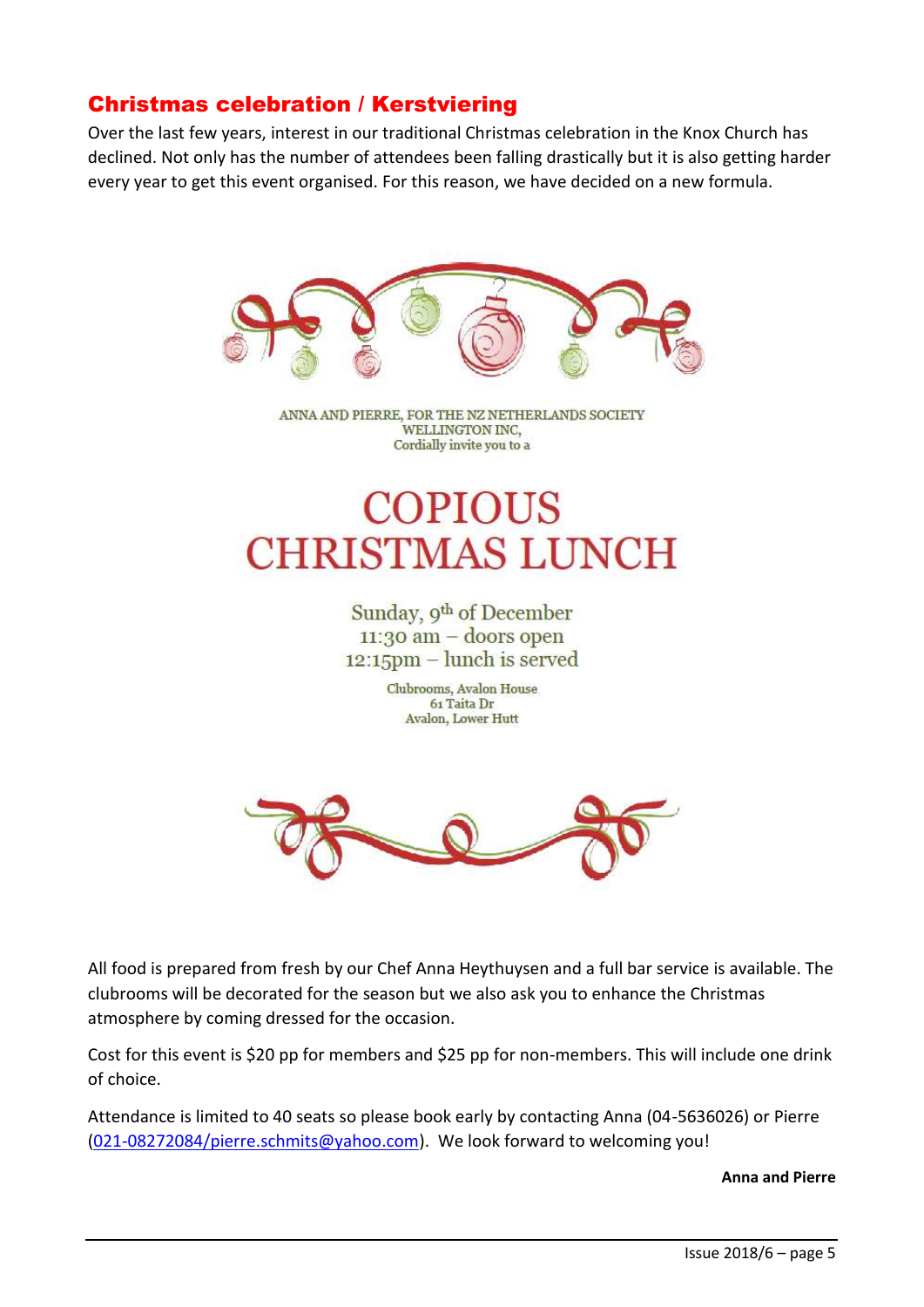## **Sinterklaas** 2 December in the clubrooms, 61 Taita Dr, Avalon

#### **Sinterklaas Celebration**



| When?                | Sunday 2 December                                                                |
|----------------------|----------------------------------------------------------------------------------|
| What time?           | Doors Open at: 1.30pm                                                            |
| What?                | Stoomboot decorating until St Nicholas arrives around 2pm                        |
| Cost?                | \$10 Members \$15 Non-members, this includes a present.                          |
|                      | Registrations and payment due on 29 November. Strictly no door sales.            |
| Email:               | yvonneb@xtra.co.nz                                                               |
| Bankdetails:<br>Inc. | Bank account 03-0525-0098055-00; in name of New Zealand Netherlands Society Wgtn |
|                      | Please use your child's name as a reference                                      |
| Food?<br>hagelslag.  | Bar is open from 1.30pm, Kroketten and Rookworst for sale as well as broodjes    |
|                      | Cash sales only - we have no EFTPOS.                                             |

### Tuesday Klaverjas Club

The last day for the Klaverjas club is the 18<sup>th</sup> of December, when we will play the last games of the year and have the prize giving. We'll go to Wah Loong on Saturday the 15<sup>th</sup> at 12:30pm for lunch.

The weekly results are:

| <b>Date</b>  |         | Winner           | points |
|--------------|---------|------------------|--------|
| 25 September | Week 33 | Nic de Graauw    | 5092   |
| 2 October    | Week 34 | Hanny Zwart      | 4818   |
| 9 October    | Week 35 | Len Visser       | 5144   |
| 16 October   | Week 36 | Hanny Zwart      | 5123   |
| 23 October   | Week 37 | Hanny Zwart      | 5389   |
| 30 October   | Week 38 | Harry v.d. Gulik | 5043   |
| 6 November   | Week 39 | Chris de Kruiff  | 5215   |
| 13 November  | Week 40 | Ann Beyk         | 4983   |

I hope all of you will have a lovely Christmas and holiday, and I'll see you all back in good spirit on Tuesday 5 February 2019.

#### *Ann Beyk*

A weasel walks into a bar. Gosh, says the bartender, I've never served a weasel before. What can I get you?

"Pop" goes the weasel.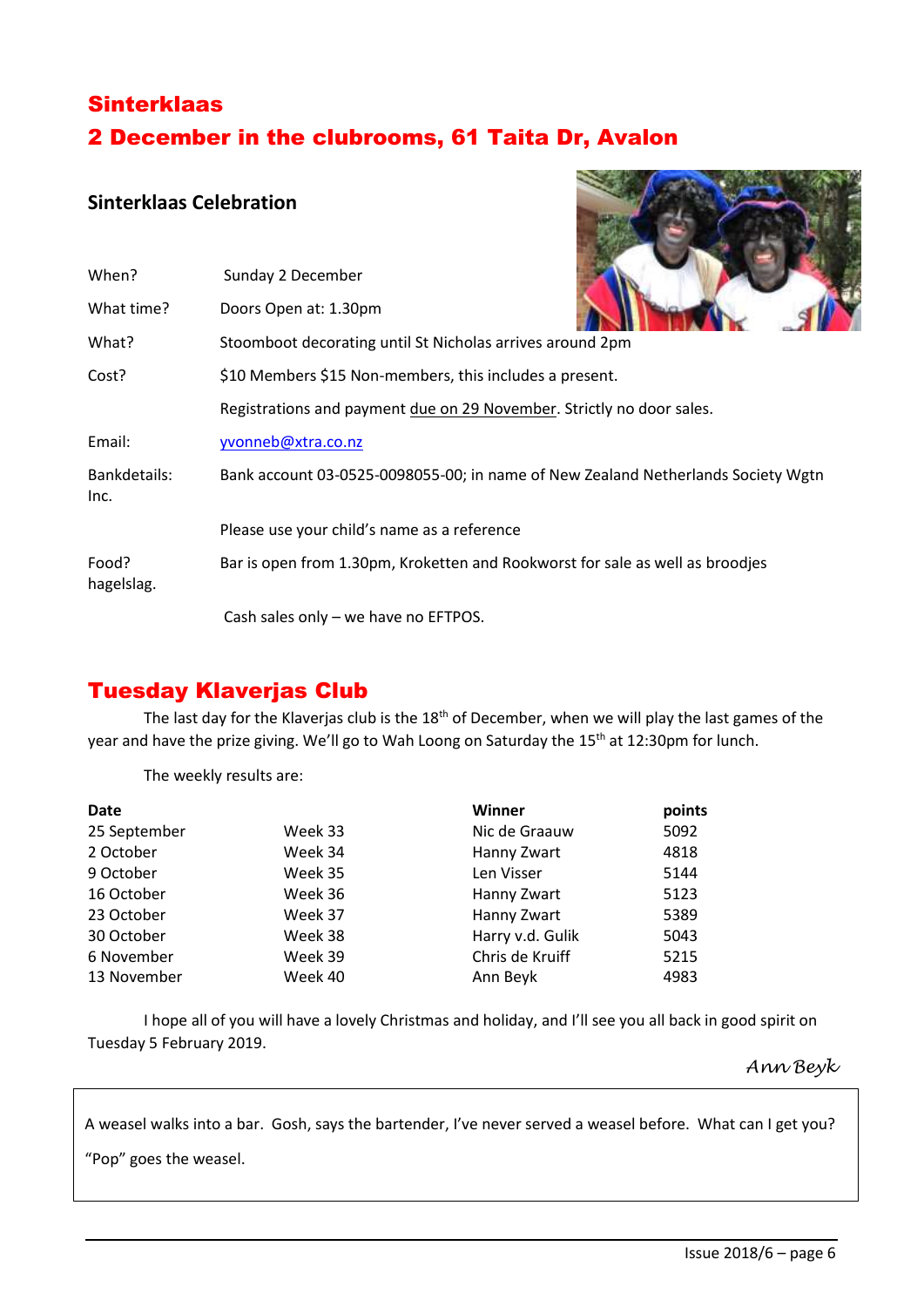#### In Memoriam



**Anna Hendrika Juliana Schrader** was born on 30 April 1926 and Ann, as we knew her, died on 14 October 2018. She was a long-time active member of the Wellington Netherlands Society and served on the committee with her late husband, Jaap, for a number of years.

Ann loved the entertainment on the Sunday afternoons and the twicemonthly coffee mornings. For the many organised events and the coffee mornings, for many years she would make a big pot of soup, which was to everybody's likings.

In the days when the Dutch club took part in the Wellington and Lower Hutt Christmas parades, Ann enjoyed sitting on the float of the Dutch club and waving her little red, white and blue flag to the people that lined the street.

On one occasion at Easter when we had games organised in the clubhouse's back garden, Ann was unfortunate with the tug-of-war game, finishing at the bottom of the pile of participants, with the

result that she broke her leg and had to be taken by ambulance to the hospital.

For years she was also the helping hand for Jaap to run the Klaverjas club for the Dutch Club. At the end of the year she would go to Upper Hutt businesses to ask for sponsorship in the way of a little present for a raffle.

Ann never got her driver's licence and, as she'd been in a serious car crash once, she was a very nervous passenger. After the death of her husband, members of the club ensured Ann could still come to social events, until her legs gave out and it became too much for her to walk, some years ago. She had her "own" place in the clubrooms, from where she could see every corner and the kitchen, and whoever walked in was warmly greeted by her.

Jo, Truus and Henry can be proud to have had such a caring mother, and may she now Rest in Peace – Rust in Vrede.

*Kees Dorresteijn*

**Anthonie Leendert van Geet** (Tom, Ton) – born 5 February 1930, died 7 November 2018.

Ton van Geet was a respected and loved member of our Netherlands Society and the Klaverjas Club for many years. He was a very good player, and quite often in the top scores and prizes.

Ton was not only a good player, but also a friendly and no-nonsense person. Ton, we loved having you in our club, and will miss you very much.

*Ann Beyk*



### Puzzle Tour Sunday 2018

On Sunday 28 October 2018 eight brave teams assembled at the club rooms to participate in the reinstated Puzzle Tour.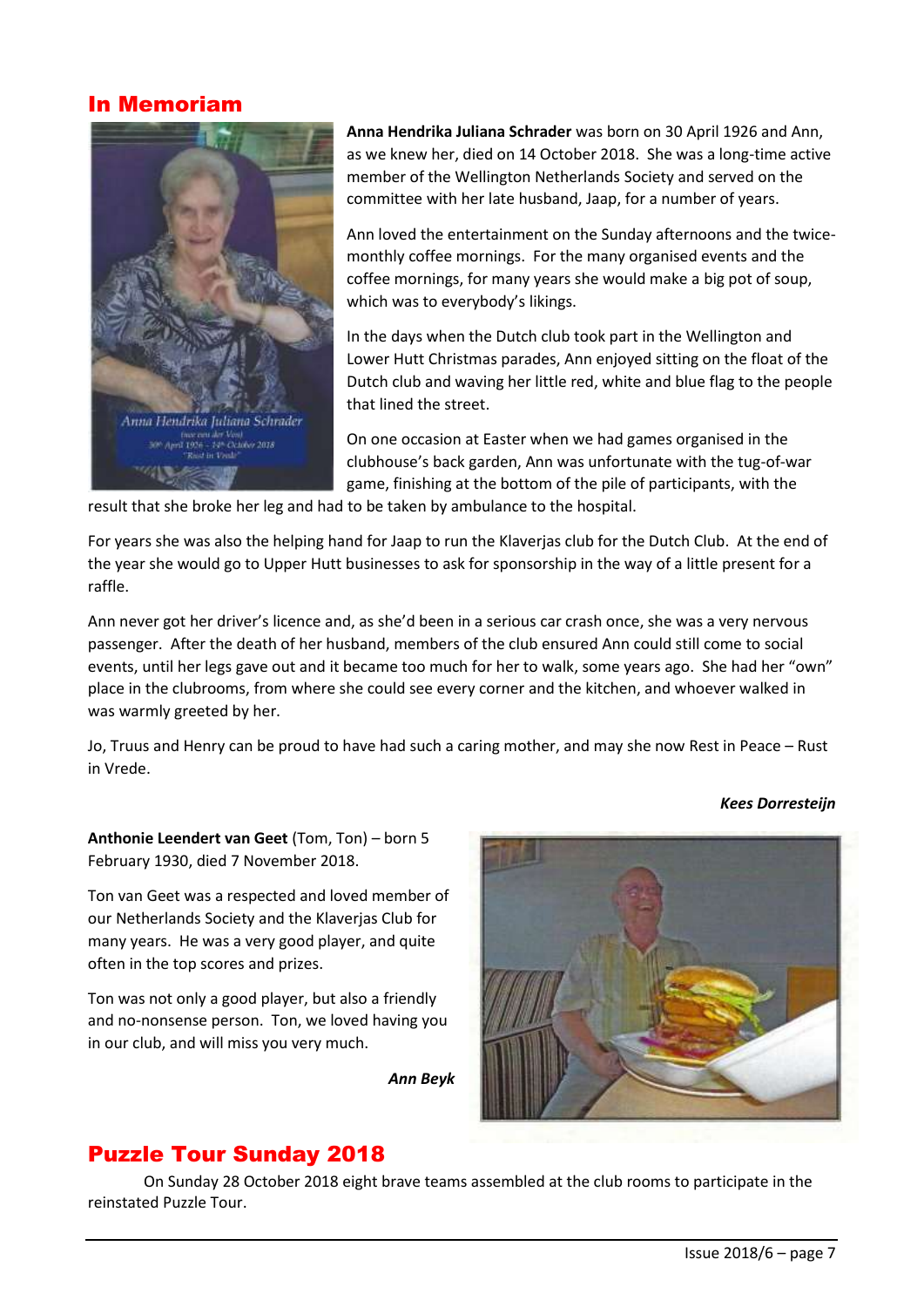Health and Safety instructions were given, maps handed out in Dutch and English, plus a gold coin provided to buy something at the store. Teams were sent off in 10 minutes intervals. This was not a timed race, but answers had to be given to various clues. Although there was a time limit with the recommendation to go straight home if lost and not back after 4 hours!

The route went through Taita, Stokes Valley and Pomare. Teams had to look out for signs, instructions, images and purple roofs. Reading instructions correctly seemed for some to be a mission. Luckily all teams arrived back safely.

Some teams enjoyed the scenery, had some fun in the playground, or took time to enjoy an icecream in the sun. Others were speed demons and back in no time.

A BBQ was provided and enjoyed with many club members followed by prize giving and the presentation of the prestigious Ralta Car Rally Trophy to the winning team Girls Just Wanna Have Fun. This trophy was first won in 1960 by Mr & Mrs Kneppelhout and last by Ju Vlaar in 1995.

The Avontuurlijke Tulpjes won the best team name award.



| <b>Team</b>                 | <b>Score</b> |
|-----------------------------|--------------|
| Girls Just Wanna Have Fun   | 21           |
| <b>Girl Power</b>           |              |
| Avontuurlijke Tulpjes       | 19           |
| <b>Wilton Crew</b>          |              |
| Half as Many, Twice as Good |              |
| Three Musketeers            | 18           |
| M A Team                    | 17           |
| Ouwe Zeuren                 |              |

We hope to run the event annually and look forward to many more teams participating in this

fun-filled family day.

#### *René and Pierre*

#### Leidens Ontzet

This important event in the Dutch history was celebrated at our clubhouse on Sunday 7 October, but officially has been commemorated annually on 3 October in Leiden since 1886.

The Siege of Leiden, which happened during the Eighty Years' War when the Spanish Army attempted to capture the city from October 1573 to March 1574 and returned in May 1574. However, the city had neglected, in the interim, to pull down the Spanish fortifications and to organise provisions, though they were warned. With the citizens in despair, the mayor offered his own body for food in an attempt to keep morale up (no-one took this up). Provisions had run out after two months; the Spanish were not ousted until the night of 2/3 October 1574. By that time thousands of Leidenaren had starved.

The army of Watergeuzen (Sea Beggars), led by William the Silent, Prince of Orange, broke dikes to come to the rescue of the occupied city. Due to a north-western storm the water came all the way. This allowed the 'watergeuzen' to sail to Leiden and led the Spanish to fled. The story goes that they had to leave so quickly that there were pots of carrot and parsnip-stew still cooking on the stoves. This was the first fresh food the people from Leiden had in a long time. The next morning the 'watergeuzen' entered and

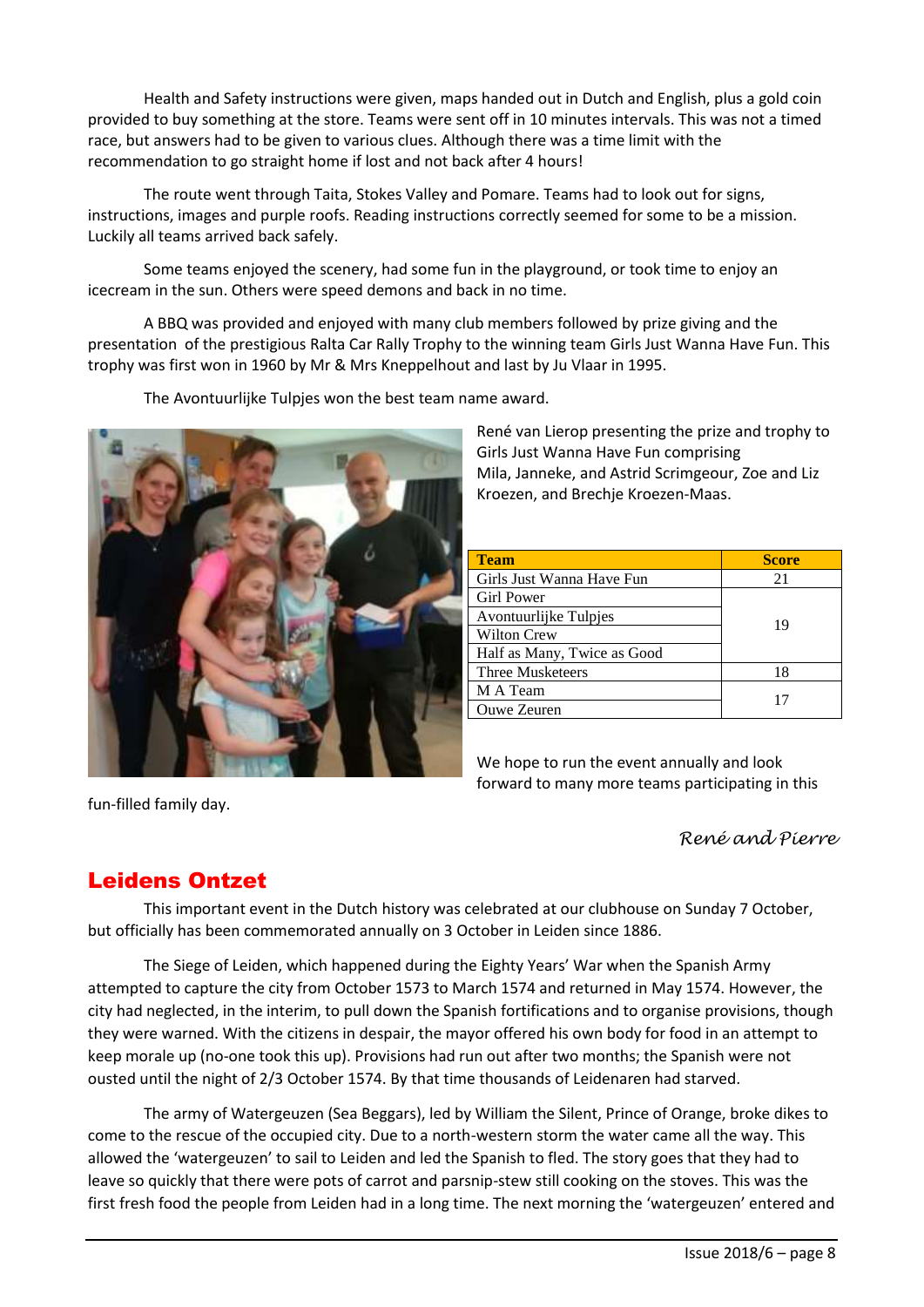fed the citizen herring and white bread (**haring en wittebrood**) and that is what we and everyone who has been celebrating '3 October' was fed every year since 1886.

We in the Dutch Club enjoyed the 'haring & wittebrood', as well as the 'hutspot met draadjesvlees', followed by fruit salad and icecream for dessert.

But what a big job it must have been to prepare that mountain of food!

Thank you, team: Anna, Ellen, Astrid, Marina, Anne-Marie, Yvonne, Mien, Pierre, Kees - and Ben, for entertaining us with his Ocarina.



## Rotorua Walking Festival

It's early days yet to think about walking in March, but if we'd like to have a team again, we'll save by enrolling before 31 January and having lots of people in the team. Last time we walked 21 km on day 1, and 10 on day 2. Event information is available on [www.rotoruawalkingfestival.org.nz.](http://www.rotoruawalkingfestival.org.nz/) The event happens on the weekend of 16-17 March, with an optional nocturnal walk and mayor's reception on Friday 15<sup>th</sup>. This is a very well organised international walking event, and good fun! Please contact Pierre if you'd like to be part of a team from our club.

*Anne-Marie*

What happened to the thief who stole an Advent Calendar? He got 25 days!

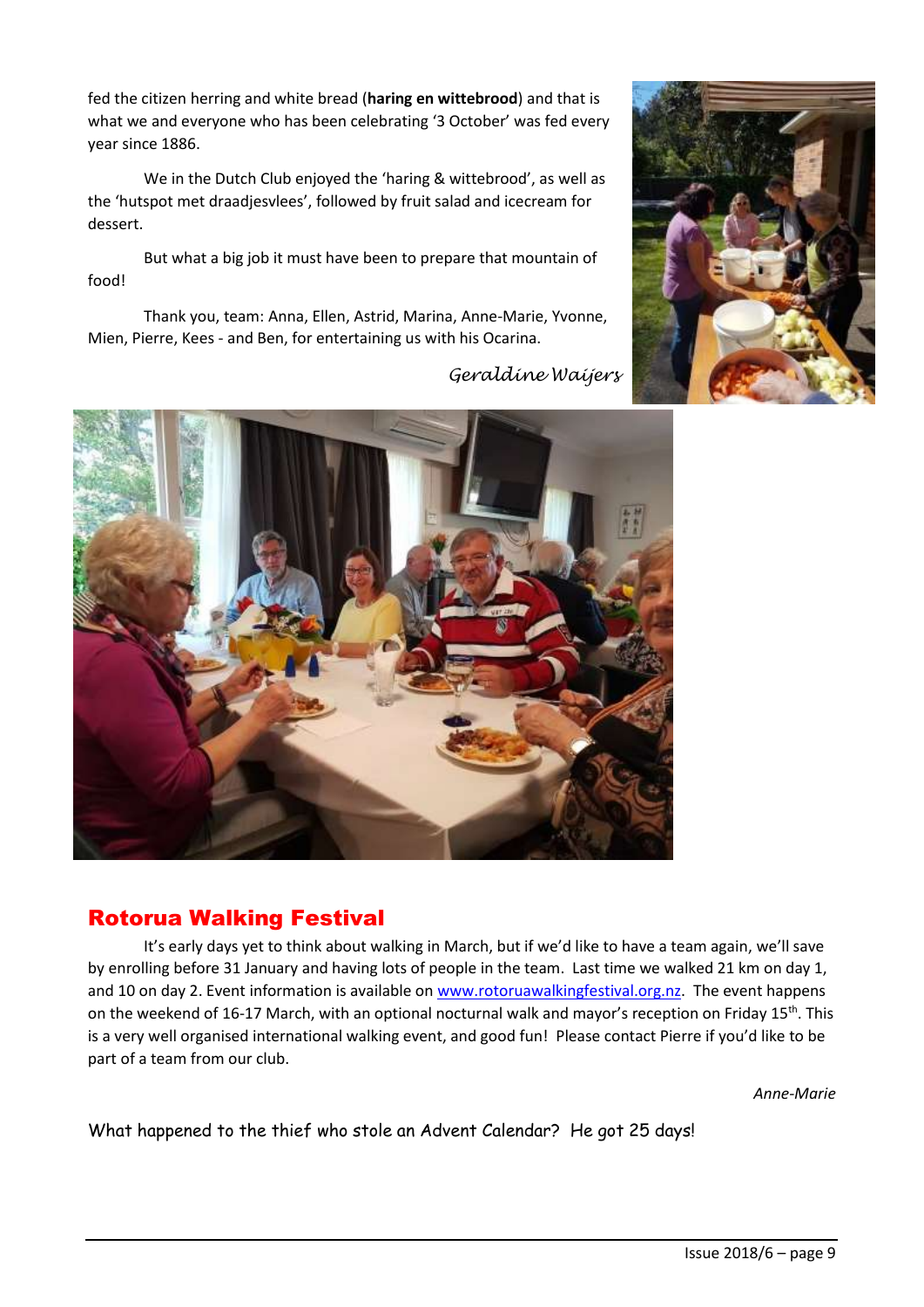## Friday 7<sup>th</sup> December 2018 at 6:30pm

A time to remember

When you have lost someone dear to you, anniversaries and the times you were happiest are often the times you are at your saddest.

> Come and join us at our service of remembrance and gather strength from others.

This Christmas let's support one another.

## Old Saint Paul's, Mulgrave Street, Thorndon Everyone is welcome!

Harbour City Funeral Home is providing a free bus service for Hutt Valley residents from their: Upper Hutt Chapel, onr Fergusson Dr & Ward St, departing 5:15pm. Please call 5288-924. Lower Hutt Chapel, 665 High Street, departing at 5:30pm. Please call 5700-111.

## **Booking is essential**





www.harbourcityfunerals.co.nz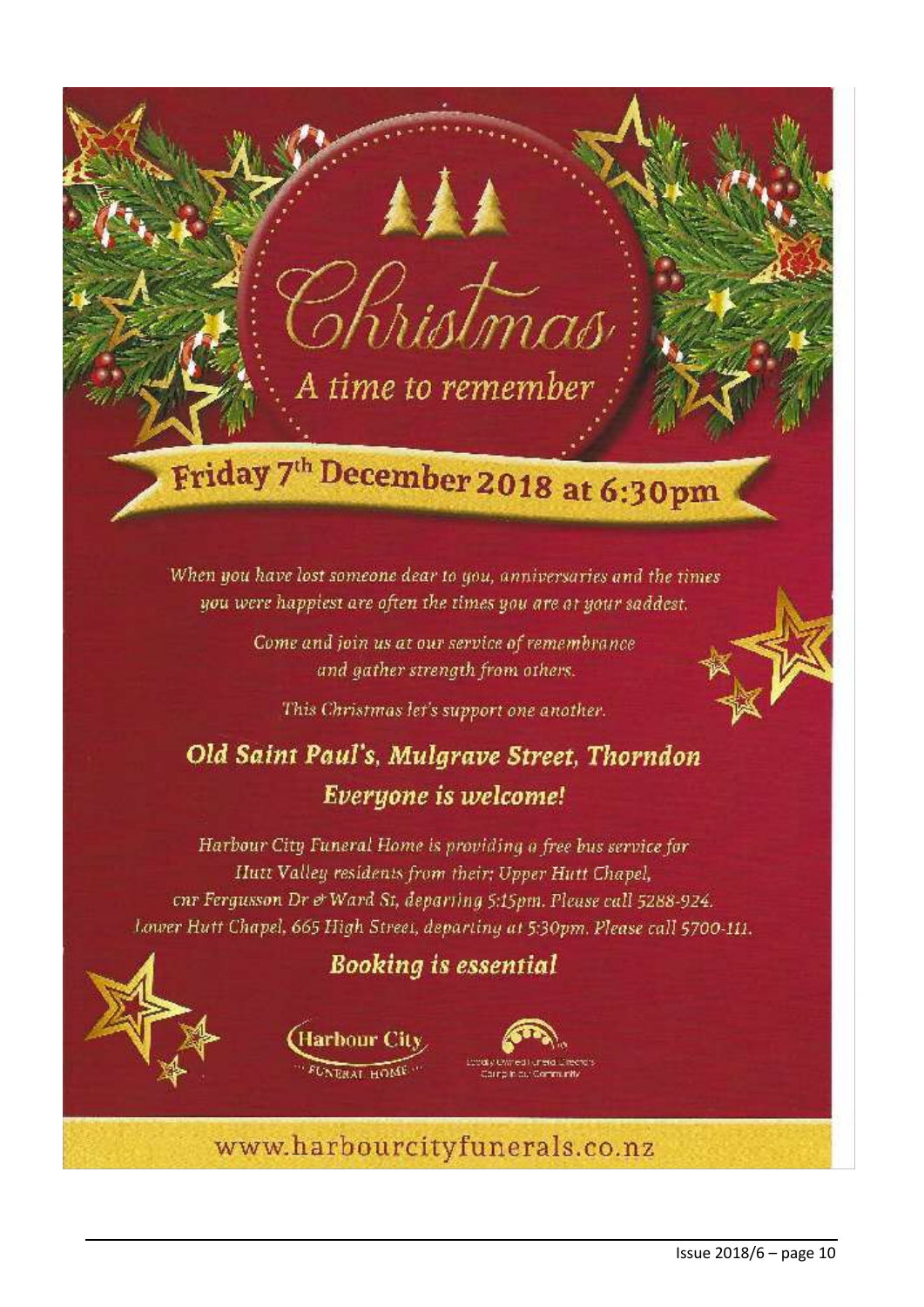## Sports fan? Hockey fan?

#### *In Auckland on 27 January? This is your chance to see top-hockey being played!*

We, at Hockey New Zealand, have an exciting opportunity coming up in 2019. From January 27-April 25, we will be hosting 10 of the world's best hockey teams as they play against the Black Sticks in the FIH Pro League – a new style of international hockey. To give you an idea of how this will work, the competition is a round-robin style tournament, which means each team will play their opponent twice: once in their home country and once in their opponents'. This way we can bring hockey home to grow the sport around the world.

We have been fortunate enough to secure 8 dates across two venues (Auckland and Christchurch) each with men's and women's double-header games, including **games against The Netherlands on January 27th** .

We are reaching out to you as we would like to involve your ex-pat communities at the games to create an amazing environment for all fans, as well as giving the away team the opportunity to have their own fans at the games. Aside from world-class international sport, the FIH Pro League games will have a festival-type set up for spectators to enjoy themselves with food, music and activities reflecting the vibrant cultures of both New Zealand and the opposing country. For example, with some Dutch fries, bitterballen, beers and (how you perfectly call it) "gezelligheid".

Emma Kayser *Dutch intern Hockey New Zealand*

*Venues: Ngā Puna Wai, Christchurch North Harbour Hockey Stadium, Auckland Book your ticket from:[: http://premier.ticketek.co.nz/shows/show.aspx?sh=HOCKEY2019](http://premier.ticketek.co.nz/shows/show.aspx?sh=HOCKEY2019)*

*We thank Harbour City Funeral Home for generously printing The Double Dutch in full colour for us.*